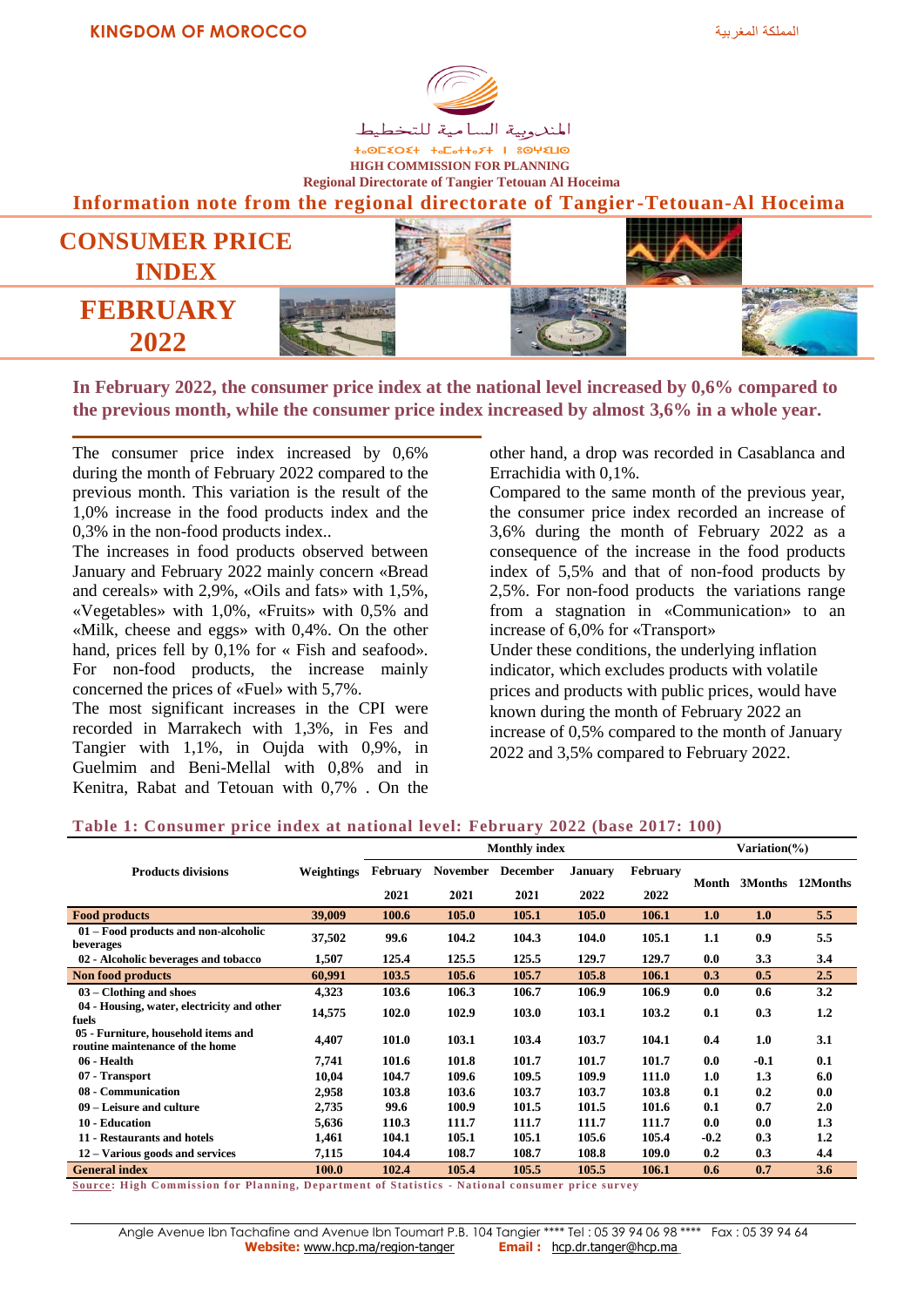**In February 2022, the consumer price index of households in the city of Al Hoceima increased by 0,6% compared to the previous month. On an annual basis, the consumer price index increased by 3,1%.**

**Over one month,** the food product price index increased by 0,2% in February 2022 compared to January 2022, due to the rise in the prices of «Vegetables» by 2,3%, of «Fruits» by 1,9%, of «Bread and cereals» by 1,1%, of «Fish and seafood» by 1,0%, of «Milk, cheese and eggs» by 0,5%, of «Oils and fats» by 0,3% and of «Wines and fermented drinks» by 3,2%.

The monthly variation in the index of non-food products also increased by 0,4%. This increase is due to the rise in the prices of the following divisions: «Transport» by 2,5%, «Restaurants and hotels» by 0,4%, «Furniture, household items and routine maintenance of the home» by 0,3% and «Various goods and services» by 0,2%. Also, the drop in the indices of the prices of «Clothing and shoes» by (-0,2%) and the stagnation of the indices of the other divisions did not affect the general evolution.

**Over one year,** the price index of food products increased by 4,4% in February 2022 compared to February 2021, under the effect of the rise which affected the prices of «Oils and fats» by 19,8%, of «Bread and cereals» by 10,3%, of «Meats» by 5,5%, of «Vegetables» by 5,1%, of «Milk, cheese and eggs» by 2,1%, of «Food products not elsewhere classified» by 1,3%, of «Mineral waters, refreshing drinks and fruit and vegetable juices» by 0,2%, of «Wines and fermented drinks» by 3,2% and of «Tobacco» by 4,4%.

The annual variation in the index for non-food products also increased by 1,8%. While the variation in the prices of the divisions that

constitute the non-food products fluctuated between a decrease of (-0,6%) for «Communication» and an increase of 7,7% for «Transport».

**1-Annual evolution (%) of the consumer price index for the month of February**



**(+3,1%) compared to February 2021**





#### **Table 2: Consumer price index of the city of Al Hoceima: February2022 (base 2017: 100)**

|                                                                        |            | <b>Monthly index</b> |                 |                 |                |          |        | Variation (%) |          |  |  |
|------------------------------------------------------------------------|------------|----------------------|-----------------|-----------------|----------------|----------|--------|---------------|----------|--|--|
|                                                                        |            |                      |                 |                 |                |          |        |               |          |  |  |
| <b>Products divisions</b>                                              | Weightings | February             | <b>November</b> | <b>December</b> | <b>January</b> | February |        |               |          |  |  |
|                                                                        |            | 2021                 | 2021            | 2021            | 2022           | 2022     | Month  | 3Months       | 12Months |  |  |
| <b>Food products</b>                                                   | 49.716     | 99.7                 | 103.5           | 104.0           | 103.3          | 104.2    | 0.9    | 0.6           | 4.4      |  |  |
| 01 – Food products and non-<br>alcoholic beverages                     | 48,371     | 99.0                 | 102.9           | 103.4           | 102.5          | 103.4    | 0.9    | 0.5           | 4.4      |  |  |
| 02 - Alcoholic beverages and<br>tobacco                                | 1,345      | 126.0                | 126.0           | 126.0           | 131.2          | 131.3    | 0.1    | 4.2           | 4.2      |  |  |
| <b>Non food products</b>                                               | 50,284     | 103.1                | 104.4           | 104.5           | 104.5          | 105.0    | 0.4    | 0.5           | 1.8      |  |  |
| $03$ – Clothing and shoes                                              | 5,155      | 108.9                | 109.3           | 109.6           | 109.9          | 109.7    | $-0.2$ | 0.4           | 0.7      |  |  |
| 04 - Housing, water, electricity and<br>other fuels                    | 11,732     | 99.5                 | 99.6            | 99.9            | 99.9           | 99.9     | 0.0    | 0.3           | 0.4      |  |  |
| 05 - Furniture, household items and<br>routine maintenance of the home | 3,094      | 101.4                | 103.0           | 103.5           | 103.3          | 103.6    | 0.3    | 0.6           | 2.2      |  |  |
| 06 - Health                                                            | 6,413      | 101.2                | 101.1           | 101.0           | 101.0          | 101.0    | 0.0    | $-0.1$        | $-0.2$   |  |  |
| 07 - Transport                                                         | 7,704      | 108.3                | 113.8           | 113.5           | 113.8          | 116.6    | 2.5    | 2.5           | 7.7      |  |  |
| 08 - Communication                                                     | 2,892      | 101.6                | 101.1           | 101.1           | 101.0          | 101.0    | 0.0    | $-0.1$        | $-0.6$   |  |  |
| 09 – Leisure and culture                                               | 1,933      | 93.8                 | 95.2            | 95.2            | 95.2           | 95.2     | 0.0    | 0.0           | 1.5      |  |  |
| 10 - Education                                                         | 3,842      | 109.4                | 111.0           | 111.0           | 111.0          | 111.0    | 0.0    | 0.0           | 1.5      |  |  |
| 11 - Restaurants and hotels                                            | 2,258      | 100.8                | 104.1           | 102.8           | 102.7          | 103.1    | 0.4    | $-1.0$        | 2.3      |  |  |
| 12 – Various goods and services                                        | 5,261      | 102.1                | 102.2           | 102.3           | 102.2          | 102.4    | 0.2    | 0.2           | 0.3      |  |  |
| <b>General index</b>                                                   | 100,0      | 101.4                | 104.0           | 104.2           | 103.9          | 104.5    | 0.6    | 0.5           | 3.1      |  |  |

**Source:** High Commission for Planning, Department of Statistics - National consumer price survey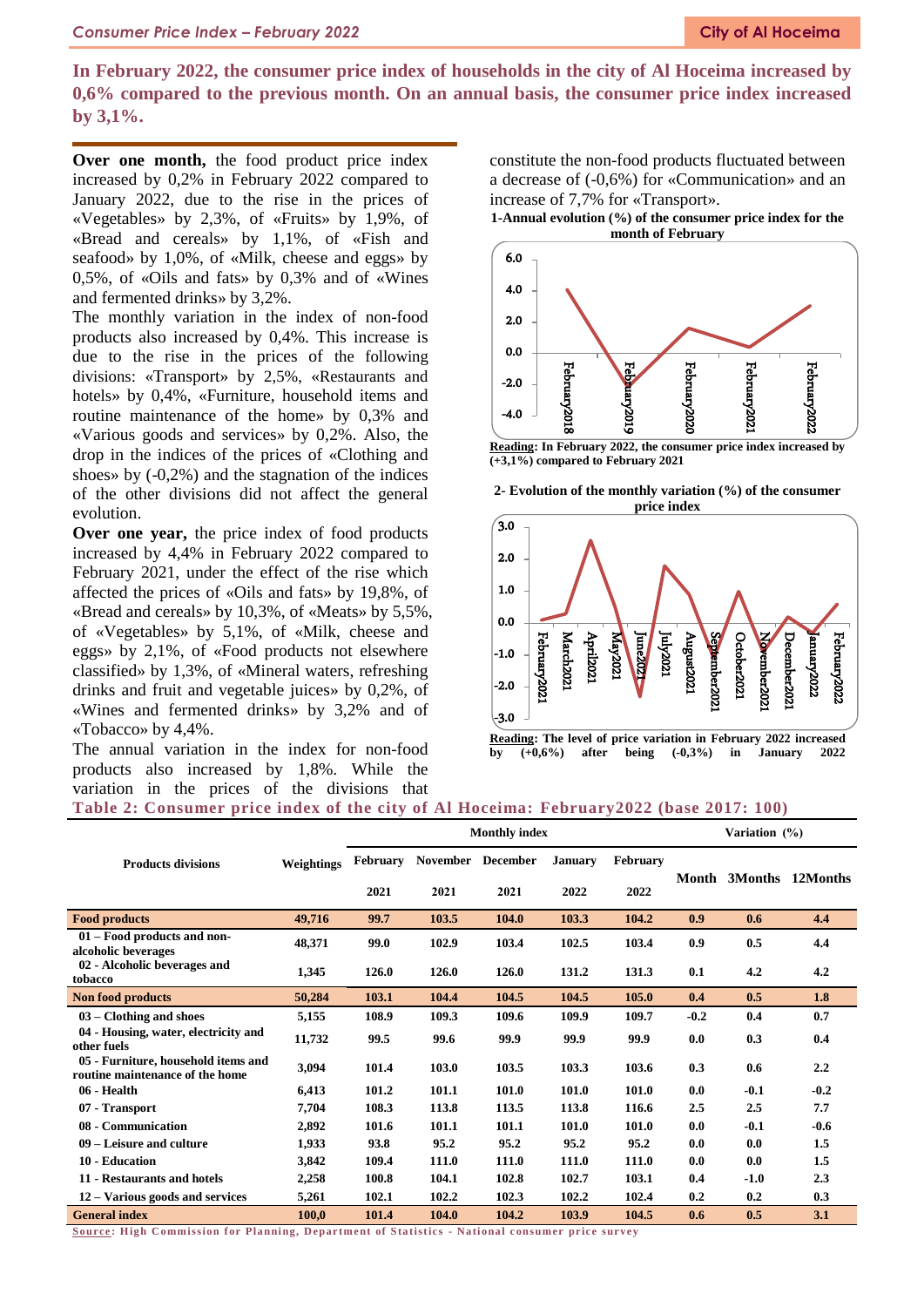# **In February 2022, the consumer price index for households in the city of Tangier increased by 1,1% compared to the previous month. On an annual basis, the consumer price index increased by 3,7%.**

**Over one month,** the food product price index increased by 2,2% in February 2022 compared to January 2022, due to the rise in the prices of «Fruits» by 4,6%, of «Bread and cereals» by 4,1%, of «Meats» by 2,9%, of «Coffee, tea and cocoa» by 2,8%, of «Vegetables» by 2,7%, of «Oils and fats» by 2,3%, of «Food products not elsewhere classified» by 1,6%, of «Sugar, jam, honey, chocolate and confectionery» and «Mineral waters, refreshing drinks and fruit and vegetable juices» by 0,2% and of « Milk, cheese and eggs » by  $0.1\%$ .

The monthly variation in the index of non-food products also increased by 0,5%. This increase is due to the rise in the prices of the following divisions: «Transport» by 1,7%, «Communication» by 1,5%, «Furniture, household items and routine maintenance of the home» by 1,3%, «Leisure and culture» and «Various goods and services» by 0,7% and «Housing, water, electricity and other fuels» by 0,1%. Also, the stagnation of the indices of the other divisions did not affect the general evolution.

**Over one year,** the price index of food products increased by 6,0% in February 2022 compared to February 2021, under the effect of the rise which affected the prices of «Oils and fats» and by 14,6%, of «Vegetables» by 10,1%, of «Bread and cereals» by 9,9%, of «Meats» by 6,8%, of «Coffee, tea and cocoa» by 5,1%, of «Milk, cheese and eggs» by 3,4%, of «Sugar, jam, honey, chocolate and confectionery» of 3,4%, of «Mineral waters, refreshing drinks and fruit and vegetable juices» by 1,7%, of «Beer» by 3,7% and of «Tobacco» by 3,4%.

The annual variation in the index for non-food products also increased by 2,4%, While the increase in the prices of the divisions that constitute the non-food products fluctuated between a increase of 0,3% for «Education» and an increase of 5,2% for «Transport».

**3-Annual evolution (%) of the consumer price index for the month of February**



**Reading: In February 2022, the consumer price index increased by (+3,7%) compared to February 2021**





**Reading: The level of price variation in February 2022 increased by (+1,1%) after being (+0,1%) in January 2022**

## **Table 3: Consumer price index of the city of Tangier: February2022 (base 2017: 100)**

|                                                                        |            | <b>Monthly index</b> |                 |                 |                |          | Variation (%) |         |          |
|------------------------------------------------------------------------|------------|----------------------|-----------------|-----------------|----------------|----------|---------------|---------|----------|
| <b>Products divisions</b>                                              | Weightings | February             | <b>November</b> | <b>December</b> | <b>January</b> | February |               |         |          |
|                                                                        |            | 2021                 | 2021            | 2021            | 2022           | 2022     | Month         | 3Months | 12Months |
| <b>Food products</b>                                                   | 36,115     | 100.6                | 104.9           | 104.5           | 104.4          | 106.7    | 2.2           | 1.7     | 6.0      |
| 01 – Food products and non-alcoholic<br>beverages                      | 34,708     | 99.6                 | 104.0           | 103.6           | 103.3          | 105.7    | 2.3           | 1.6     | 6.1      |
| 02 - Alcoholic beverages and tobacco                                   | 1,407      | 126.1                | 126.1           | 126.0           | 130.3          | 130.3    | 0.0           | 3.3     | 3.3      |
| <b>Non food products</b>                                               | 63,885     | 103.1                | 104.8           | 104.8           | 105.0          | 105.6    | 0.5           | 0.8     | 2.4      |
| $03$ – Clothing and shoes                                              | 6,449      | 98.7                 | 101.2           | 101.7           | 101.9          | 101.9    | 0.0           | 0.7     | 3.2      |
| 04 - Housing, water, electricity and other<br>fuels                    | 16,656     | 102.2                | 103.7           | 103.9           | 103.9          | 104.0    | 0.1           | 0.3     | 1.8      |
| 05 - Furniture, household items and routine<br>maintenance of the home | 4,100      | 100.3                | 103.2           | 102.9           | 103.0          | 104.3    | 1.3           | 1.1     | 4.0      |
| 06 – Health                                                            | 8,218      | 108.4                | 109.0           | 109.0           | 109.2          | 109.2    | 0.0           | 0.2     | 0.7      |
| 07 - Transport                                                         | 9,751      | 103.6                | 107.1           | 106.8           | 107.2          | 109.0    | 1.7           | 1.8     | 5.2      |
| 08 – Communication                                                     | 3,199      | 103.2                | 103.1           | 103.1           | 103.1          | 104.6    | 1.5           | 1.5     | 1.4      |
| 09 – Leisure and culture                                               | 2,350      | 98.6                 | 98.9            | 98.8            | 98.8           | 99.5     | 0.7           | 0.6     | 0.9      |
| 10 – Education                                                         | 5,047      | 103.4                | 103.7           | 103.7           | 103.7          | 103.7    | 0.0           | 0.0     | 0.3      |
| 11 - Restaurants and hotels                                            | 1,280      | 103.6                | 103.8           | 103.8           | 107.8          | 107.8    | 0.0           | 3.9     | 4.1      |
| 12 – Various goods and services                                        | 6,835      | 105.2                | 107.1           | 107.2           | 107.2          | 107.9    | 0.7           | 0.7     | 2.6      |
| <b>General index</b>                                                   | 100,0      | 102.2                | 104.8           | 104.7           | 104.8          | 106.0    | 1.1           | 1.1     | 3.7      |

**Source: High Commission for Planning, Depa rtment of Statistics – National consumer price survey**